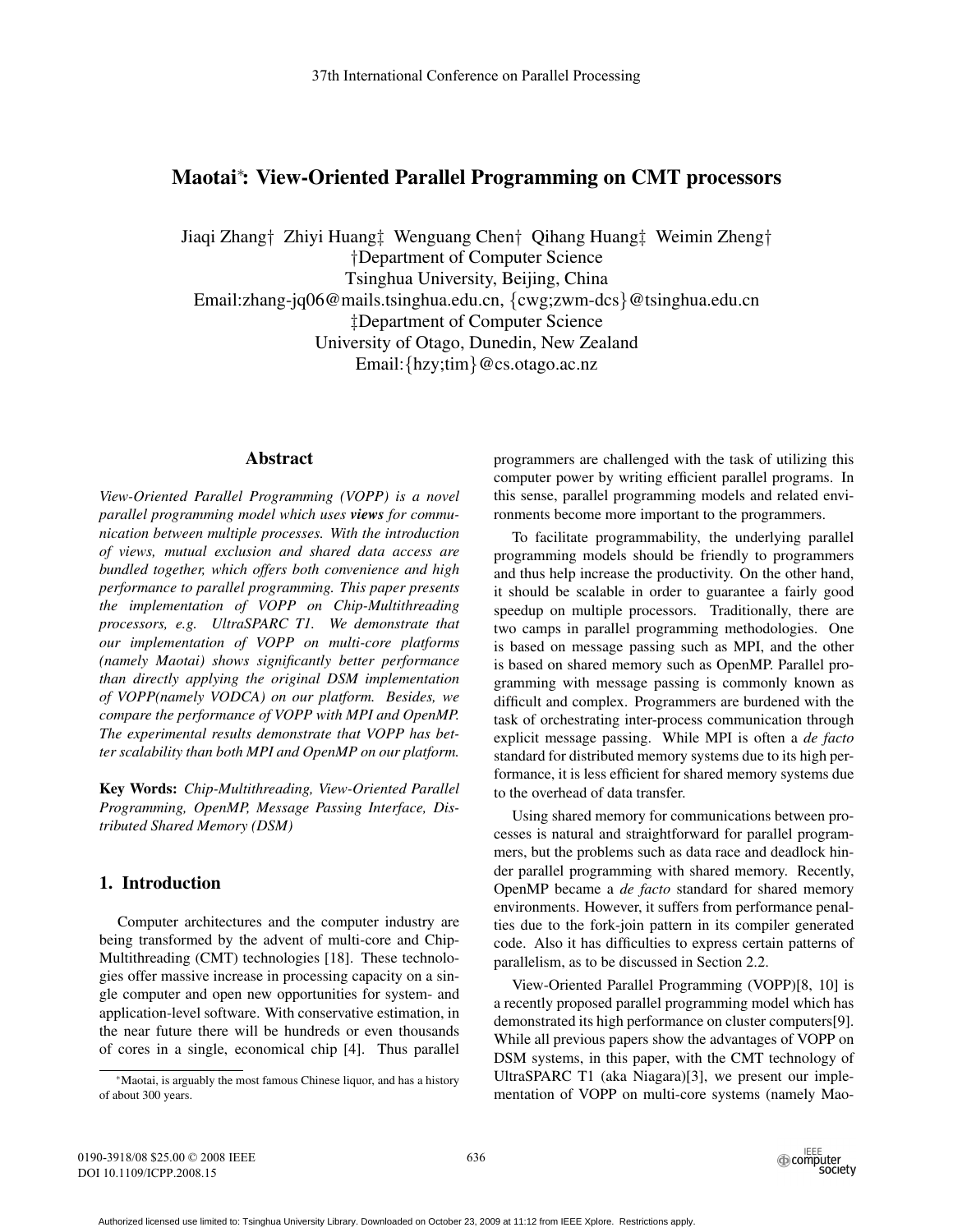tai), which shows significantly better performance than directly applying the original DSM implementation of VOPP (namely VODCA) [2, 9]. Besides, we compare the performance of the above three models and make detailed discussions in terms of both programmability and performance.

This paper has the following contributions. First, we present the first implementation of VOPP on multi-core processors–Maotai, which provides an alternative parallel programming environment for shared memory systems. We also discuss the difference in performance of Maotai and VODCA on our CMT platform. Second, we use four applications written in VOPP, MPI, and OpenMP to compare the performance of these three parallel programming styles on a CMT system. Third, we give a detailed analysis on the differences between VOPP and the other two popular parallel programming environments. The analysis is based on both experimental results and programmability.

The rest of this paper is organized as follows. Section 2 briefly describes the VOPP programming style and compares it with that of MPI and OpenMP. In Section 3, we introduce the implementation of Maotai on CMT. Section 4 presents the performance results and analysis. Finally, our future work is suggested in Section 5.

# 2. View-Oriented Parallel Programming (VOPP)

In VOPP, shared data is partitioned into views. A view is a set of memory units (bytes or pages) in shared memory. Each view, with a unique identifier, can be created, merged, or destroyed at any time in a program. Before a view is accessed (read or written), it must be acquired (e.g., with *acquire view*); after the access of a view, it must be released (e.g. with *release view*). The most significant property for views is that they do not intersect with each other (refer to [8] for details).

The focus of VOPP is shifted more towards data management (e.g. data partitioning and sharing), instead of mutual exclusion and data race as in traditional lock-based parallel programming. Mutual exclusion is automatically achieved when a view is acquired using *acquire view*. In this way, mutual exclusion and data access are bundled together.

Some programming interfaces that bundle mutual exclusion and data access have also been proposed [5, 12, 13]. CRL (C Region Library)[13] focuses on low-level memory mapping, and limits a region to contiguous memory space. In contrast, a view in VOPP is a higher level shared object whose memory space may be non-contiguous, e.g., Automatically Detected Views [8]. Entry Consistency (EC)[5] and Scope Consistency (ScC) [12] also bundle mutual exclusion and data access like in VOPP. However, their programming interfaces are very different from VOPP (refer to [9] for details).

Bundling mutual exclusion and data access together is a convenient way for parallel programming. It has the following advantages: First, programmers can be relieved from data race issues. In VOPP, when a view is acquired, mutual exclusion is automatically achieved, so it is not possible for other processes to access the same view at the same time. If a view is accessed without being acquired, either the programmer can be notified of the problem by the compiler with some VOPP related support, or the runtime system can report the problem with the support of the underlying virtual memory system. Second, debugging is more effective. In VOPP, views are the only shared data between processes. Since views can be tracked down with view primitives, they can be easily monitored by a debugger while a program is running. Third, since the memory space of a view can be known, view access can be made more efficient with cache prefetching technique such as helper threads [14, 15, 17].

#### 2.1. Comparison with MPI

MPI is different from VOPP in that it is based on message passing. Despite its difficulties in programming, MPI is very suitable and effective to utilize the computing power of distributed computers because of the user-controlled data transfer.

From programming point of view, VOPP is more convenient and easier for programmers than MPI, since VOPP is still based on the concept of shared memory (except that view primitives are used whenever shared memory is accessed). At the same time, VOPP provides experienced programmers an opportunity to finely tune the performance of their programs by carefully dividing the shared data into views and thus offers the potential to make VOPP programs perform as well as MPI programs even on clusters. A view in VOPP can be regarded as a message with transparent location, and therefore a VOPP program can be finely tuned so that its behavior can match that of its MPI counterpart. That is, a VOPP program can imitate the MPI program in a way that wherever there is data sharing through message passing between processors in the MPI program, the VOPP program can allocate a view for the shared data. We have demonstrated that the performance of VOPP is comparable to that of MPI on cluster computers[9, 10].

The shared memory model has been attracting more and more attention with the advent of CMT processors, which provide physical shared memory and shared caches. Since all processes share the same physical memory, the high overhead of maintaining memory consistency that hinders the speedup of parallel programs on DSM can be entirely removed as discussed in Section 3. That means, besides a guaranteed much better programmability, they can even overwhelm the message passing model in terms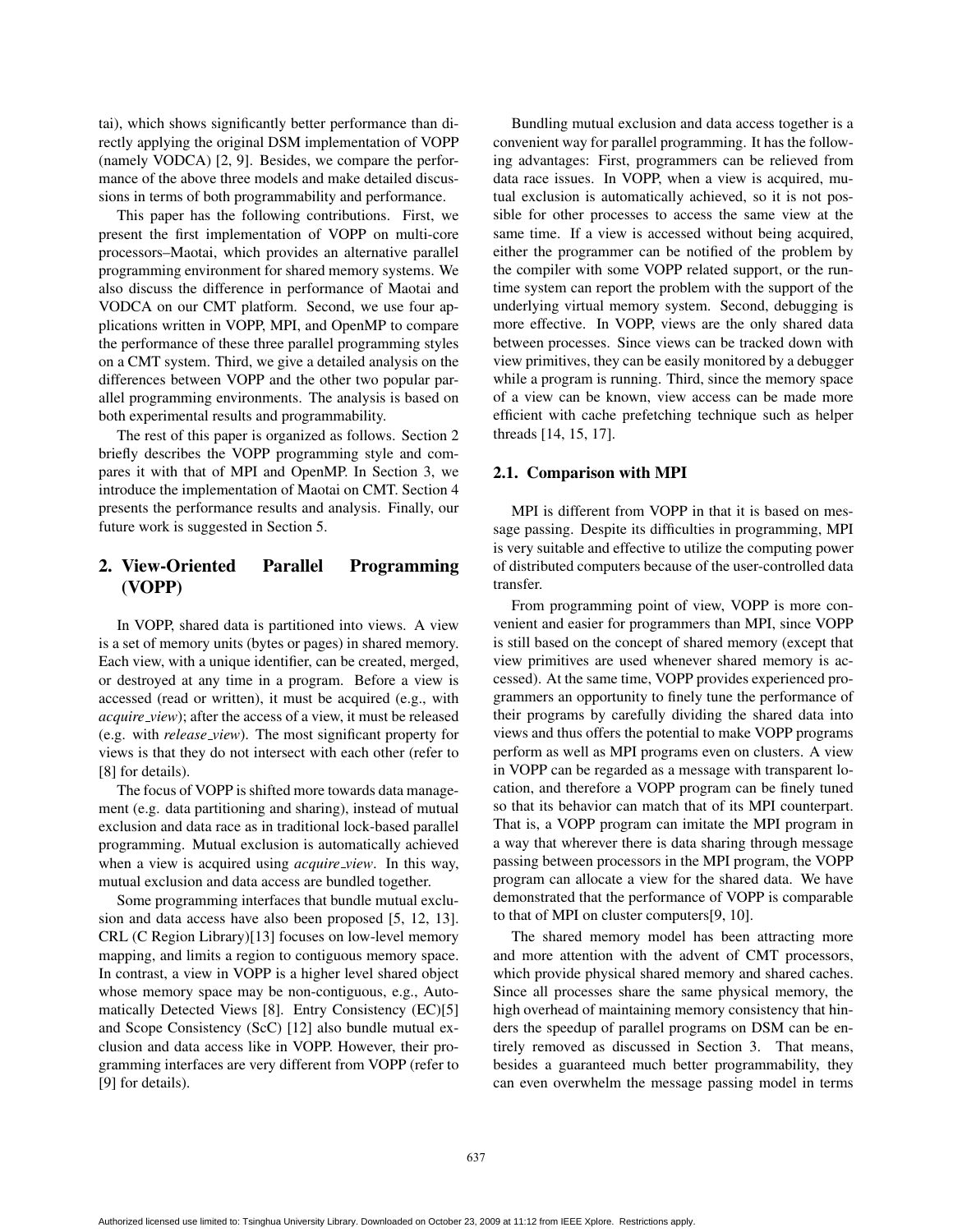of performance. To demonstrate the difference in programming style, Figure1(a) and 1(b) show a typical producer/consumer problem written in both VOPP and MPI. In these programs, a master process produces the tasks, which are later distributed to consumers. In VOPP, this work is done in a straight forward manner: the master produces the tasks, which are later acquired by consumers. In contrast, the master in MPI has to send all the tasks one by one using send/recv primitives, which not only incur complexity in programmability but also greatly hinder the performance. What's more, collective operations can hardly be used here since the tasks are usually not stored in a contiguous space. Note that the *acquire Rview* primitive in Figure1(a) is acquiring a view for read-only accesses.



# **Figure 1. producer/consumer program written in VOPP and MPI**

These two simple programs are also used to test the extra overhead of data transfer in MPI on shared memory systems. Their performance results are shown in Section 4.4.2, which suggests that VOPP is more scalable than MPI on multi-core systems.

# 2.2. Comparison with OpenMP

As a popular shared memory model, OpenMP has been appreciated due to its ease of use. For certain types of programs, a few OpenMP directives will "magically" turn a sequential program into a parallel one.

Although both OpenMP and VOPP are based on shared memory, they are different in methodology. In OpenMP, everything is shared by default, and threads that share the whole memory are maintained dynamically. However, VOPP emphasizes the isolation of data, and the processes are forked initially and run in parallel through out the whole program.

The above parallel model in OpenMP brings performance penalties on shared memory architectures. On a DSM system, the unnecessary shared memory incurs severe false sharing problems that lead to heavy network traffic. Although efforts are made to extend OpenMP for cluster computers[7], the result is still not satisfactory. Although this problem is not so significant on physical shared memory, it still suffers due to maintaining threads dynamically. While this overhead can be amortized in coarse-grained parallelism, it becomes prominent for fine-grained parallelism and for applications with small data size. This problem is demonstrated in Section 4.3. In contrast, while VOPP does use shared memory for communications between processes, it emphasizes the use of private memory whenever possible. By creating and acquiring views explicitly, programmers are reminded of the cost of data sharing and are discouraged of using unnecessary shared data. This philosophy helps VOPP achieve a high performance on both DSM and CMT platforms as illustrated later.



### **Figure 2. Generation of a tree with pruning**

# **Figure 3. A counting sort algorithm**

Despite its effort in easing the burden of parallelization, OpenMP still has disadvantages in programmability:

Some programs cannot be parallelized in OpenMP conveniently. A classical example in artificial intelligence is the search of a decision tree. Pruning is used while the tree is explored. Pruning could largely reduce the computation, but it results in an unpredictable amount of work to do, and thus brings data dependencies in the program. A typical code pattern for such a program is shown in Figure 2. With VOPP, however, we can parallelize the program in Figure 2 based on a producer/consumer pattern. When an rtree is identified, it is put into a shared task queue. And all processes look up the queue for new tasks. Although this problem is supposed to be solved in the upcoming OpenMP Specification3.0, it will still affect the programmability negatively since more new concepts will make it a more complicated language.

Another example is a counting sort program in Figure 3. This program aims to compute the rank of each integer in an array *key[]* . At first glance, the program looks perfect for OpenMP because it has three *for* loops. However, by carefully examining the behavior of the program, we find the second loop cannot be parallelized directly with OpenMP directives due to inherently sequential dependency. Furthermore, the first loop cannot be parallelized as well, because *key[i]* is a random value and accessing *key den[key[i]]* concurrently incurs data races when there are many repeated keys in the problem set such as in Section 4.3. While the third loop has the same data race problem if parallelized, the data races in that loop only affect the rank of the inte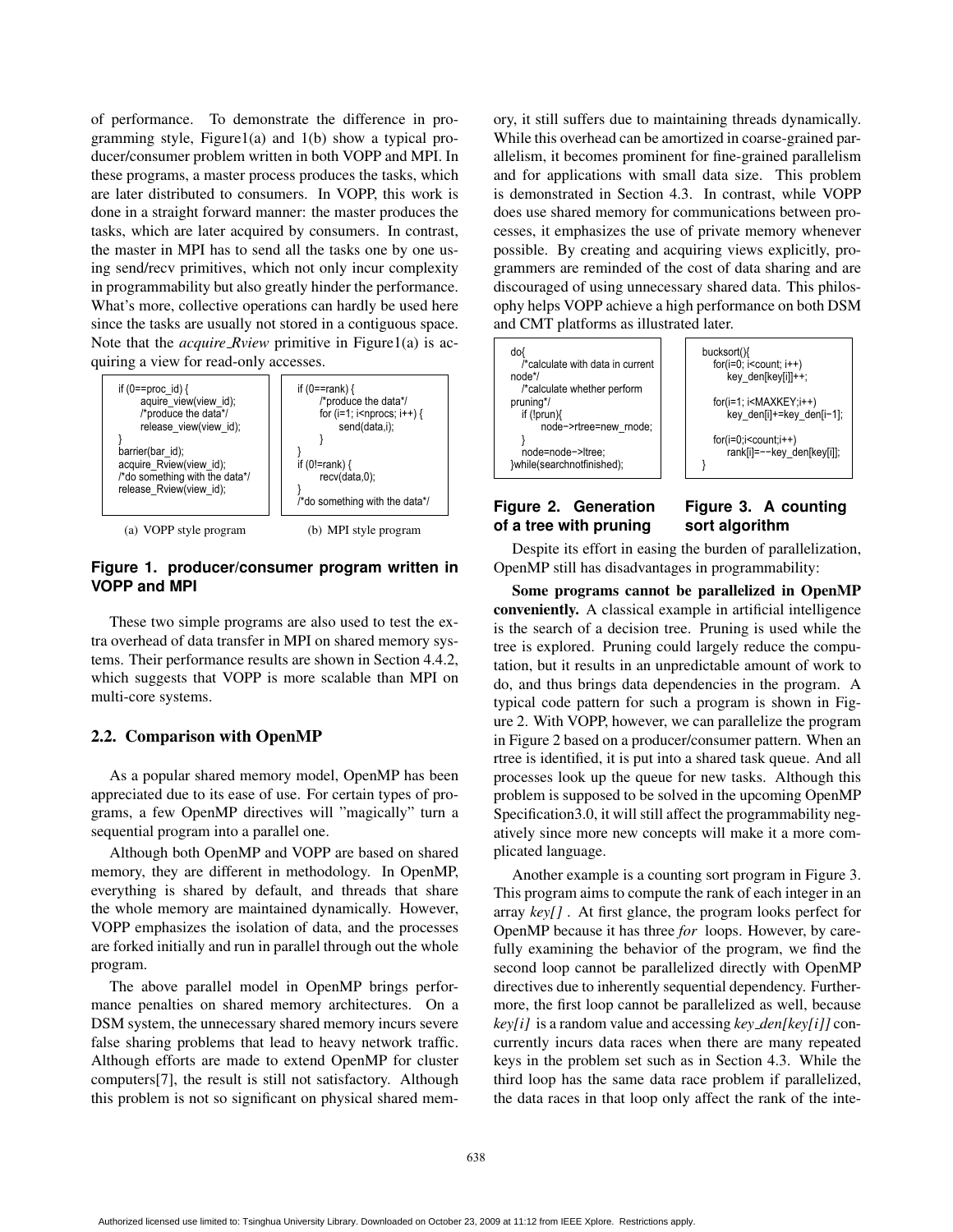gers of the same value. With VOPP, we can parallelize the program by dividing the key array into several parts. After the first and the second loop are done by each process, all processes work in parallel to construct a shared *key den* using the values of their local *key den* array.

The uncontrolled shared data may lead to severe correctness problems. From the example above, we can realize that novice OpenMP programmers may easily get such programs parallelized incorrectly by directly applying OpenMP directives. The implicitly shared data may prevent programmers from realizing that they are accessing shared data concurrently, which is the very source of data races. And the seemingly easy OpenMP interfaces have incurred a lot of traps that may result in correctness problems for new parallel programmers, as listed in [19].

Of course, the program in Figure 2 can be parallelized by hardcoding the parallel code with parallel sections. However, in this way, it falls back to the traditional lock-based model, which exposes the problems such as data race conditions to the programmers and is not what OpenMP is supposed to advocate. NPB[1] has efficiently implemented Integer Sort based on counting sort using OpenMP. However, the algorithm NPB adopts is far from being straight forward to novice parallel programmers.

# 3. Implementation of Maotai

In Maotai, we have implemented VOPP primitives [8] in Linux kernel 2.6.20 running on UltraSPARC T1. They are implemented as a kernel module supporting a shared memory device. This device provides both shared memory and synchronization mechanisms for VOPP. UltraSPARC T1 has eight cores, each of which can support four hardware threads. In total, it can support up to 32 simultaneous threads. There is a 12-way 3MB L2 cache on the chip, shared by all cores. Each core has a 16KB instruction cache and a 8KB data cache (L1 caches) and is clocked at 1.0GHz [3].

Maotai is implemented with multi-processing support. Multiple processes are created when a program is started with the primitive *Vdc startup*. We prefer multi-processing to multi-threading, because we believe independence and isolation are better than sharing in parallel computing. In the same line, we encourage more independence and isolation than sharing in VOPP. With multi-processing, we can keep the sharing of data among processes to the minimal, since the sharing of data in VOPP programs can only be achieved through views. In contrast, threads have lots of unnecessary sharing which expose programs to potential problems like data race condition. Besides, the overhead of multi-processing has been much reduced with Light-Weight Process (LWP) and Copy-On-Write (COW) techniques.

On cluster computers, minimizing data sharing helps

VOPP reduce large amount of data transfer and false sharing effect. This principle also benefits from the shared cache (L2 cache) on multi-core platforms. Since minimizing the shared data can reduce the footprint of the data in memory, the shared data can be more often kept in the cache instead of the RAM for fast accesses.

Physical shared memory architectures such as CMT provide more suitable platforms for shared memory models and benefit VOPP in several ways:

- On CMT platforms, no data transfer is needed by a shared memory programming model,and processes directly access memory instead of transferring view data off-chip via TCP/IP stacks or even network cards.
- For mutual exclusion access of shared data, the consistency of shared memory is achieved atomically on physical shared memory and thus the consistency maintenance can be totally removed from the implementation.
- Logical shared memory on DSM requires each process has its own duplicate of the shared memory. This requirement is removed on physical shared memory.
- The initialization of VOPP can be much faster due to fork approach instead of starting via SSH remotely.

The performance gain brought by these features and the detailed analysis of the implementation are presented in Section 4.2 along with the experimental results.

# 4. Performance evaluation

The performance evaluation is divided into three parts. First, we use a micro-benchmark and four scientific applications to show how the two implementations of VOPP– Maotai and VODCA [2, 9]-differ in performance on CMT. Second, we use the four applications to compare the general performance of VOPP (i.e. Maotai) with MPI and OpenMP. In the third part, we perform experiments using microbenchmarks to further compare VOPP against OpenMP and MPI in details.

#### 4.1. Experimental Methodology

All performance tests are carried out on Sun Microsystems' T2000 server. The server has UltraSPARC T1 as its processor and 16GB RAM. Its operating system is Linux 2.6.20 for sparc64. We use a gcc version 4.2.1, which supports *-fopenmp* option to compile OpenMP programs. To compile and run MPI programs, we use MPICH2, which is configured with "ch3:shm" to avoid the overhead of TCP sockets on shared memory platforms. All the applications in this section are compiled with *-O2* optimization switch.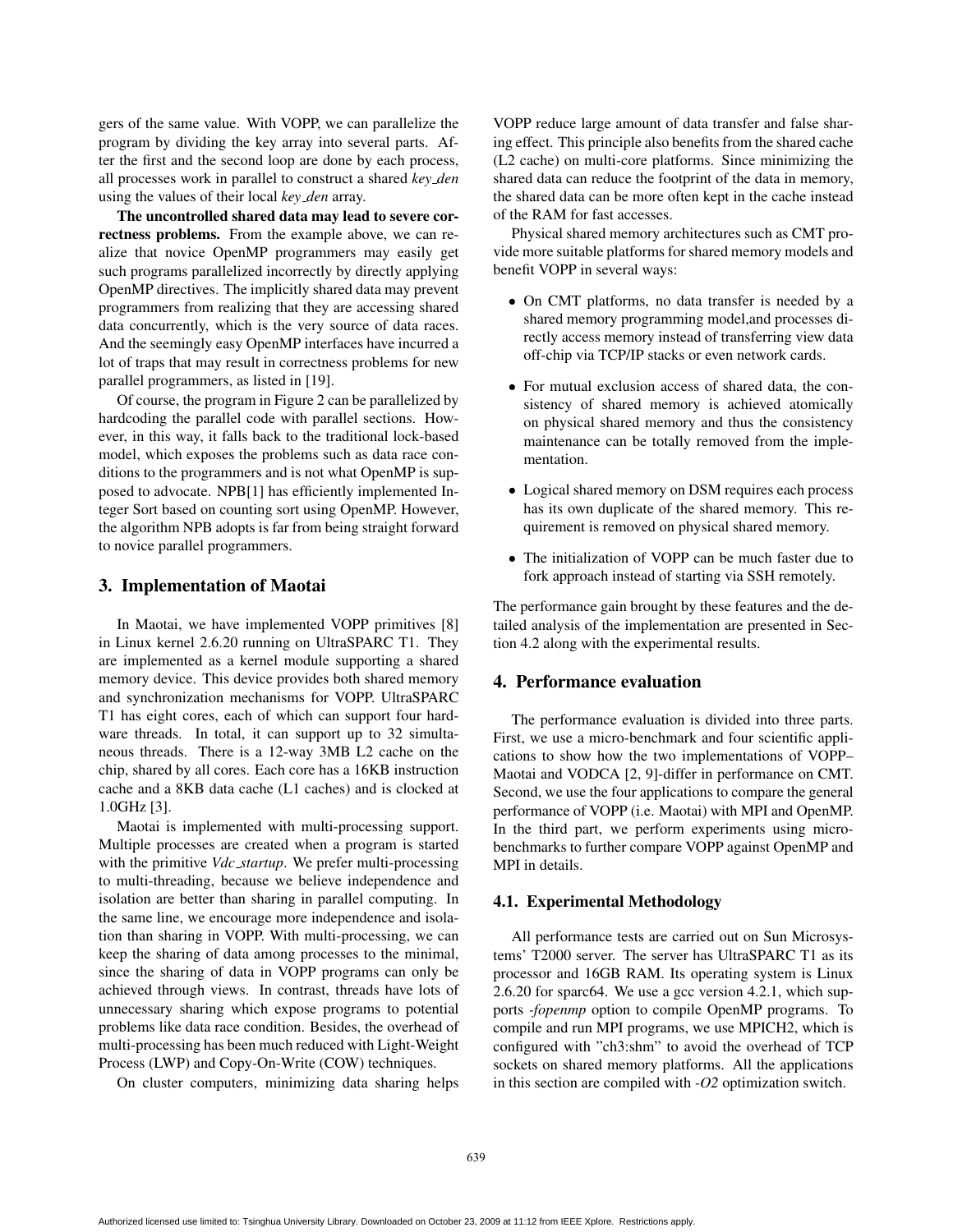The four scientific applications we used are Integer Sort (IS), Gauss Elimination (GE), Successive Over-Relaxation (SOR), and Neural Network (NN). Since UltraSPARC T1 has only one floating point unit, we replaced floating point calculations with integer calculations without affecting the amount of computation of these programs, in order to avoid the bottleneck problem of the floating point unit. The details of these applications can as well be found on [10].

IS ranks an unsorted sequence of N keys using a bucket sort algorithm shown in Figure 3. For the OpenMP version, we used NPB IS. In our test, the problem size is  $2^{26}$  integers with a *Bmax* of  $2^{15}$ , and 40 iterations are performed.

GE implements the Gauss Elimination algorithm in parallel. In our test, the matrix size is 4000 ∗ 4000.

SOR uses a simple iterative relaxation algorithm with a two-dimensional grid as input. Every element is updated to a function of its neighbors' values in each iteration. In our test, a matrix with a size of 8000 ∗ 4000 is processed in 40 iterations.

NN trains a back-propagation neural network in parallel using a training data set. In our test, the size of the neural network is 9 ∗ 40 ∗ 1 and the maximum number of epochs is 200.

# 4.2. Maotai vs. VODCA

To analyze how Maotai is different from VODCA, we run both implementations on our T2000 server.

|  |  |  | Table 1. Execution Time of Producer/Consumer |  |
|--|--|--|----------------------------------------------|--|
|  |  |  |                                              |  |

|               |      |                                                      |     | Startup   Acquire   Release   Barrier   Compute |
|---------------|------|------------------------------------------------------|-----|-------------------------------------------------|
|               |      | $ VD $ 17506859 5437667 10064528 1805 1752658 249223 |     |                                                 |
| $ MT $ 322014 | 5966 | 329                                                  | 318 | 90981 223688                                    |

Table 1 shows the execution time (in milliseconds) of each part in producer/consumer program presented in Figure 1 using 10 processes. In the table, *V D* and *MT* stand for VODCA and Maotai respectively. From the table we can see that VODCA spends large amount of time on the *Startup* process. This is because despite the other processes being also on localhost, it has to start them via SSH. The extra time cost on *Acquire* in VODCA is two fold: data transfer via off-chip TCP/IP stack and consistency maintenance. In VODCA, consistency is maintained efficiently by transferring only diffs [11], which is calculated and merged every time when changes are made to views. The diffs are transferred when a process acquires a view, and then is decoded and applied to the local memory by acquiring process, which works very well for DSM. However, the above overhead of transferring and coding/decoding diffs can be eliminated in Maotai as suggested in Section 3, and thus a significant performance gain is achieved. Similarly, the overhead of *Barrier* is also reduced in Maotai since barriers are implemented with shared variables instead of message

passing as in VODCA.

More interestingly, Maotai outperforms VODCA in the computing process. This seems to be counter-intuitive because the amount of computation should be always the same. However, when looking into the implementation of VODCA, we shall see that diffs are created by means of page fault handling. During the computing process, whenever a process is trying to modify or read a protected page, a page fault handler is invoked. This overhead has been removed from Maotai, which contributes to the faster computing process of Maotai.

In the following discussion, we ignore the time difference caused by the procedure of *Startup* because, although it occupies a lot of time, the overhead is constant when the number of processes is fixed.





Figure 4 demonstrates the execution time and speedup of IS on Maotai and VODCA. The execution time is normalized according to  $VD_{time}$ , which is the execution time of VODCA. It is obvious that more performance gain can be achieved when we have more processes. This is consistent with the discussion above, as more processes incur more data transfers and more work to manipulate consistency in VODCA. The speedup curve also shows that the unnecessary overhead severely affects the scalability of VODCA. In contrast, more processes can still help Maotai while VODCA shows a decreased speedup on 32 processes.



### **Figure 5. Execution time of 4 applications**

Figure 5 is the normalized execution time of the four applications introduced in Section 4.1 with 32 processes on Maotai and VODCA. The results show significant performance gains of Maotai from 22% to 25% for IS, GE, and SOR. However, the improvement of NN is not so prominent (only about 2%). This is due to the small amount of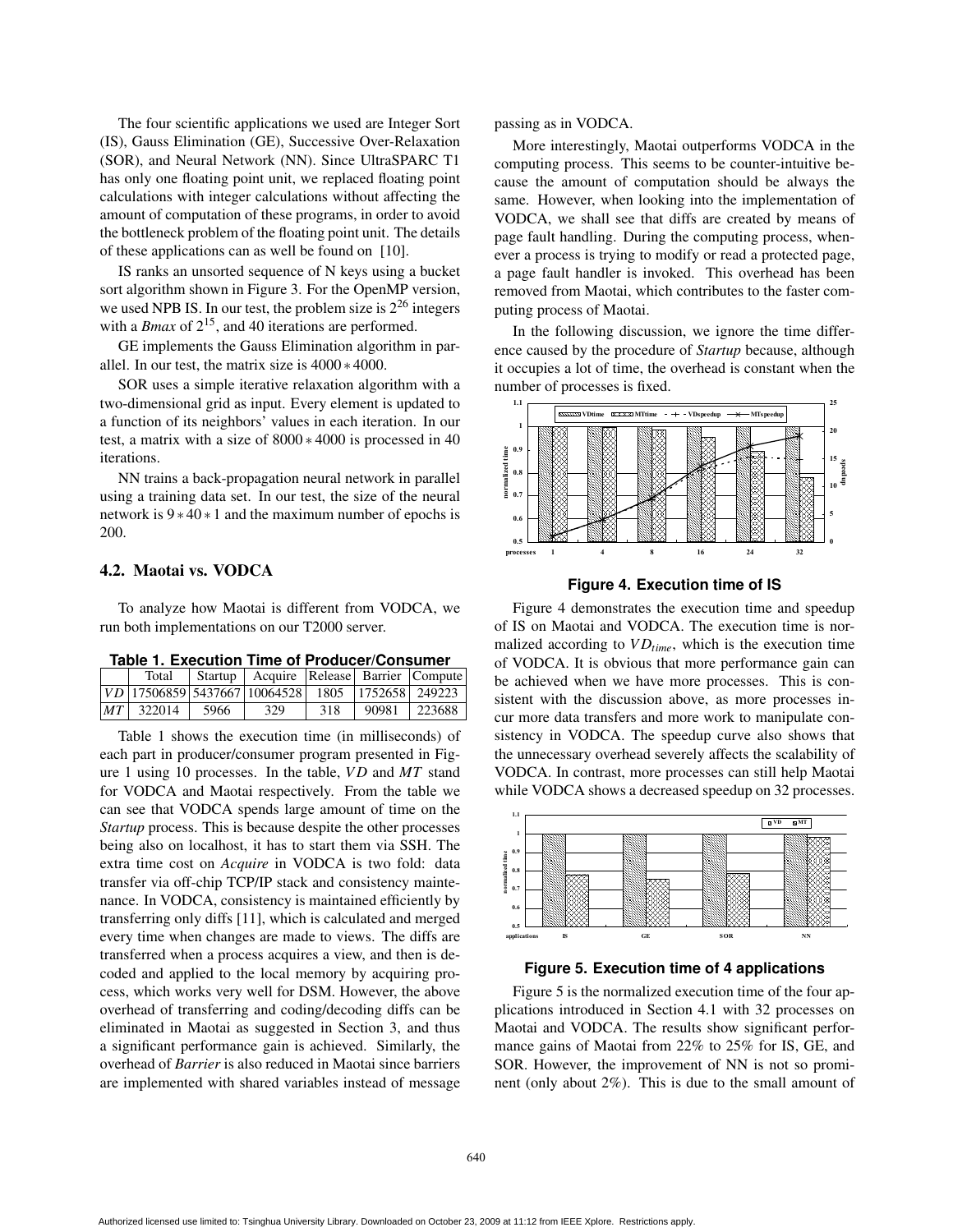shared memory used in NN. As discussed above, since it is the consistency maintenance of shared memory that incurs the overhead of data transfer in VODCA, the benefit of removing the overhead is not so significant when there is little shared memory.

# 4.3. VOPP performance against MPI and OpenMP

In this part, we compare the performance of VOPP (i.e. Maotai) against MPI and OpenMP on CMT with the four applications described above. All speedups are calculated with respect to the sequential code of the application. The speedup of IS, GE, SOR, and NN are shown in Figure 6, Figure 7, Figure 8, and Figure 9 respectively.





**Figure 6. Speedup of IS**





**Figure 8. Speedup of SOR**

The performance results of these applications show that VOPP outperforms both MPI and OpenMP, especially when



**Figure 9. Speedup of NN**

the number of processes is large. The results are consistent with the prior discussions in Section 2. For example, when running on 32 processes, VOPP performs up to 20% better than both MPI and OpenMP in GE. The program pattern in GE is similar to the producer-consumer pattern in Section 2.1. In each iteration of the computation, a process first calculate the pivot row, which is then transferred to all the other processes to compute their own rows. And the transfer of data in MPI, although via memcpy on shared memory platforms, severely affects its performance. OpenMP also performs worse than VOPP in GE due to the overhead of dynamically maintaining threads with fork-join patterns. Although we have optimized the OpenMP program by merging different loops into one parallel section, there are still many fork-joins because of the large number of iterations in the outer loop. From the figures, we can also notice that while maintaining a good scalability, even with a simple implementation, VOPP incurs rare overhead when running on single process. The overhead discussed above can also be applied to other applications, whose overheads differ in effects due to their different data sharing patterns. These overheads are amortized in the programs when the granularity of parallelism is large. They are more prominent for fine-grained parallelism.

#### 4.4. Detailed Performance Analysis

To identify how VOPP, MPI, and OpenMP differ in performance more clearly, we demonstrate their performance on some micro-benchmarks and specific data sizes in the following sections.

### 4.4.1. Comparison with OpenMP for fine-grained parallelism

To illustrate the performance difference of OpenMP and VOPP with fine-grained parallelism, we show the running time of the GE application with various number of processes working on a matrix of size 200∗200 in Figure 10(a). Also we show the running time of GE with various matrix sizes ranging between  $100 * 100$  and  $1000 * 1000$  using 16 processes in Figure10(b).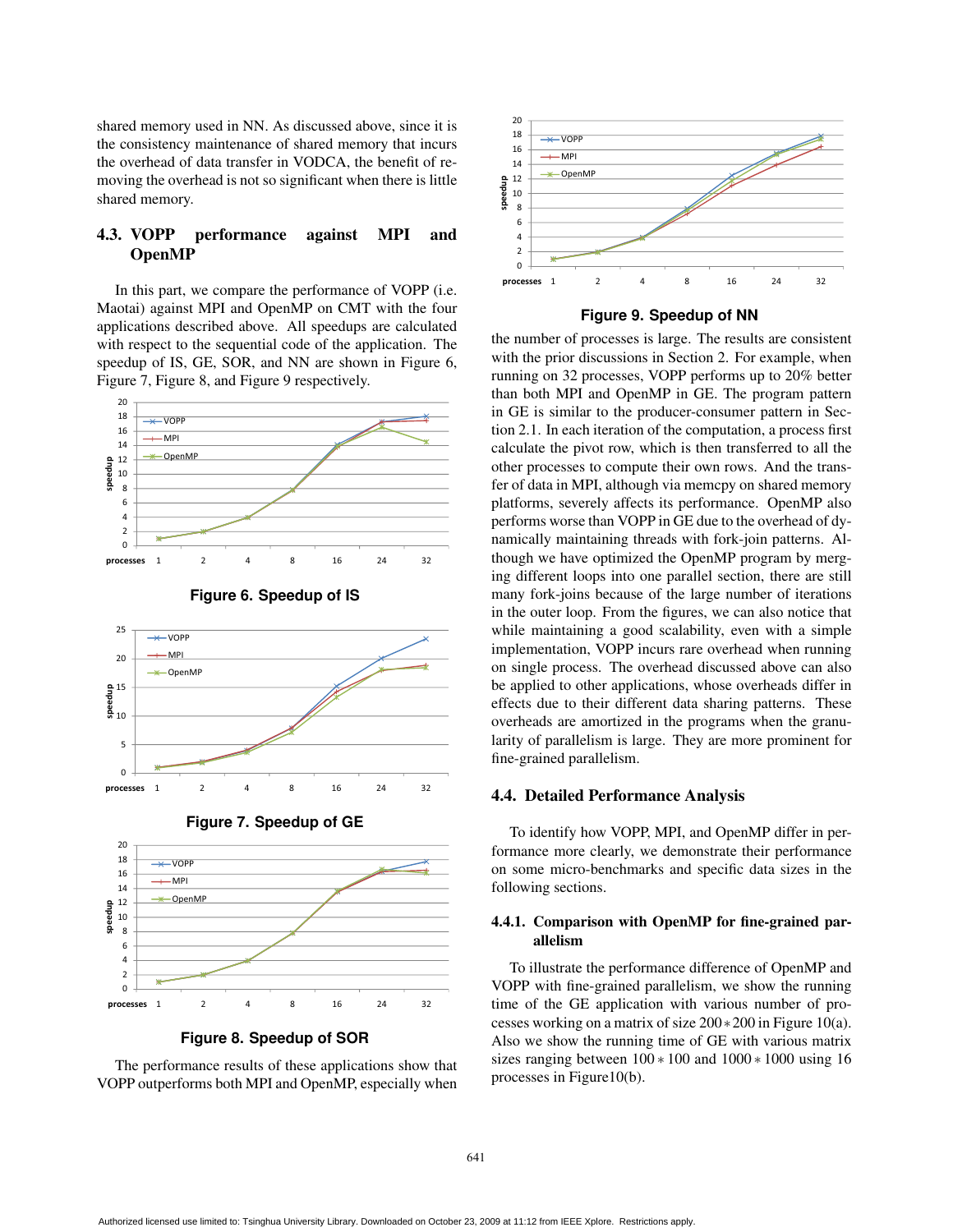

**Figure 10. Performance Comparisons**

We can see from Figure 10(a) that not only VOPP incurs little overhead on a single process, but it also reaches its peak of speedup much later than OpenMP when dealing with small data sizes. From Figure 10(b), we can also find that when we decrease the problem size, the time cost by OpenMP is decreasing more slowly than VOPP, and the performance difference between VOPP and OpenMP becomes larger. The performance difference presented by the curve is calculated using the time of OpenMP divided by the time of VOPP. When we perform this test on a 100\*100 matrix, OpenMP is 4.5 times slower than VOPP. Therefore, VOPP is more scalable than OpenMP for finer-grained parallelism.

### 4.4.2. Overhead of data transfer in MPI

The major reason of performance difference between MPI and VOPP is that MPI requires memory copy operations to complete send/recv, which increase in number with the number of processes and data sizes. Figure 11(a) and 11(b) show the time cost of the producer/consumer program mentioned in Section 2.1. They depict the running time for varied number of processes and varied data sizes, respectively. Note that we only demonstrate the time cost of data sharing between the producer and the consumers, which excludes the computation time.

We use 1000 integers as the shared data in Figure 11(a), where the increasing time cost of both programs is expected because synchronization overhead increases when the number of processes increases. The overhead of VOPP is attributed to the barriers synchronizing the processes. It



**Figure 11. Performance Comparisons**

makes VOPP slightly slower than MPI when there are less than 8 processes. However, VOPP shows better scalability when there are more processes due to the large number of send/recv operations in MPI.

Figure 11(b) shows the time cost with varied data sizes with 16 processes. The time cost of MPI increases significantly because it has to do more data transfers. However, there is no extra overhead for VOPP because there is no data transfer and the overhead of *acquire Rview* is trivial and constant.

# 5. Conclusions and future work

We present an implementation of VOPP, called Maotai, on a latest CMT processor, UltraSPARC T1, and demonstrate the advantages brought by multi-core platforms to VOPP by showing that Maotai achieves much better performance than directly porting VODCA on CMT. We have also illustrated the differences and advantages of VOPP compared to two popular parallel programming models–MPI and OpenMP. Our experimental results show that VOPP is more scalable than MPI and OpenMP on CMT processors. VOPP outperforms OpenMP especially for finegrained parallelism, and also outperforms MPI especially when there is large data sharing between processes such as in our producer/consumer problem.

In the near future, we would like to test these programming models on other multi-core architectures such as Intel